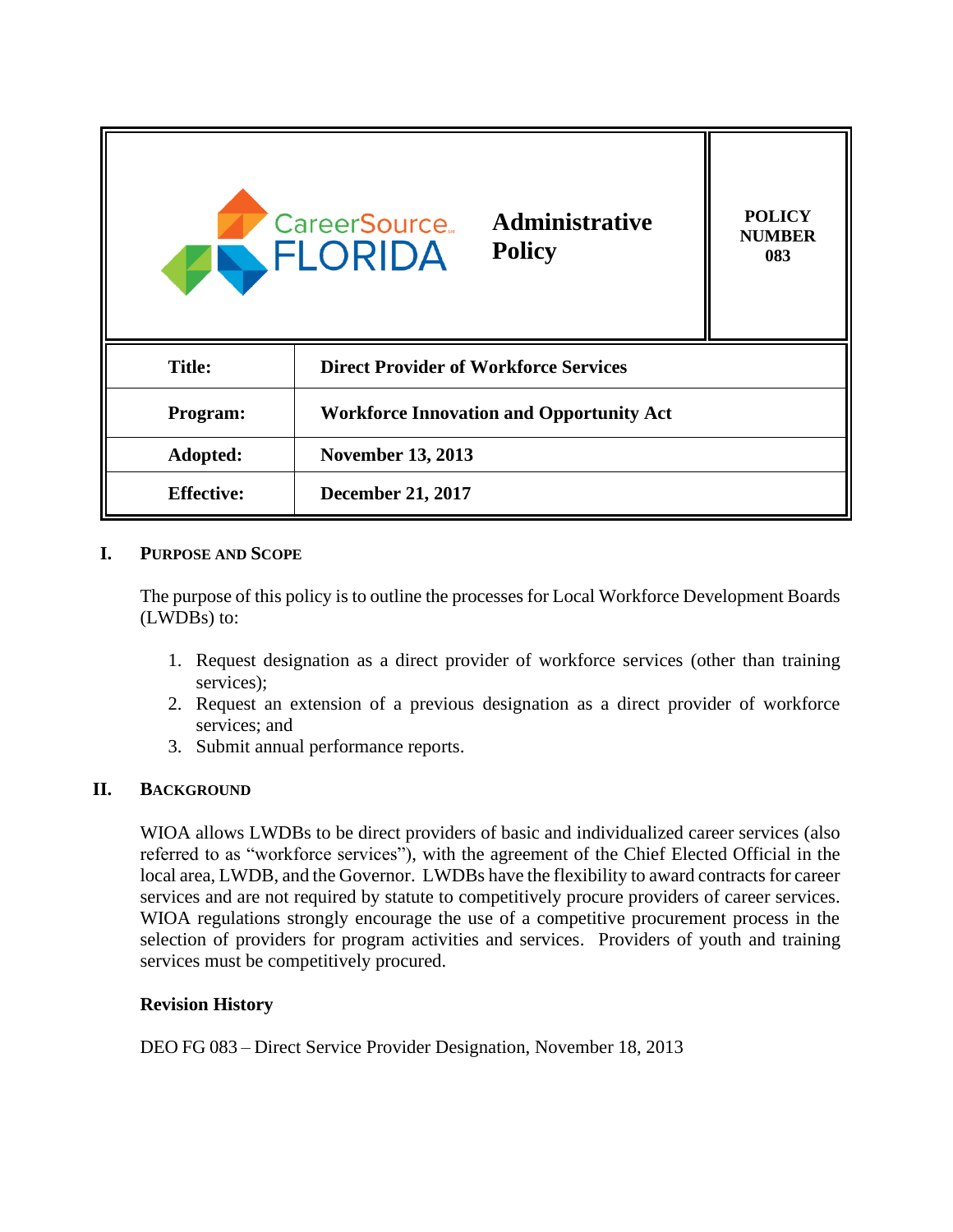#### **III. AUTHORITY**

Workforce Innovation and Opportunity Act of 2014, *[Public Law 113-128](https://www.gpo.gov/fdsys/pkg/PLAW-113publ128/pdf/PLAW-113publ128.pdf)*, Sections  $107(d)(10)(D)$ ;  $107(g)(2)$ ; and  $121(d)(4)(A)$ 

*[Workforce Innovation and Opportunity Act Final Rule,](https://www.gpo.gov/fdsys/pkg/FR-2016-08-19/pdf/2016-15975.pdf)* 20 CFR 679.410 and 20 CFR 679.430, August 19, 2016

Training and Employment Guidance Letter (TEGL) No. 15-16, *[Workforce Innovation and](https://wdr.doleta.gov/directives/corr_doc.cfm?docn=8116)  [Opportunity Act \(WIOA\) Competitive Selection of One-Stop Operators](https://wdr.doleta.gov/directives/corr_doc.cfm?docn=8116)*, January 17, 2017

Florida Statutes, [Section 445.007\(6\)](http://www.leg.state.fl.us/statutes/index.cfm?App_mode=Display_Statute&Search_String=&URL=0400-0499/0445/Sections/0445.007.html)

## **IV. POLICY**

LWDBs that wish to be designated as direct providers of workforce services (other than training services) must formally request to do so. The LWDB initiates the process by submitting a Statement of Intent to Serve as a Direct Provider of Workforce Services (see Section VI – Attachments), addressed to the President of CareerSource Florida, requesting permission to become a direct provider of workforce services (other than training services). The following items must be included with the statement and be incorporated into the LWDB's local WIOA plan upon approval of the request:

- 1. A description of the revised business model the LWDB has elected to follow, a description of the workforce services the LWDB plansto provide, and how the services will be delivered. This will include a reference to those items in the local WIOA plan that would change if the request is approved (at a minimum, the process for selecting service providers and the description of the local one-stop system), as well as a revised organization chart reflecting the proposed new structure and service delivery model.
- 2. The effective date for when the LWDB will begin to provide workforce services.
- 3. The period of time, not to exceed three years, the LWDB will directly provide workforce services. The request should include a description of any transitional period needed to ensure continuity in service delivery to the LWDB's customers.
- 4. A statement of the reason(s) why the LWDB has decided to directly provide the workforce services.
- 5. A description of how the LWDB will establish a firewall that clearly separates and defines its existing role as the oversight body for the LWDB's workforce delivery system from its new role as the direct provider of workforce services.
- 6. Identification of the grant program(s) that currently fund the workforce service delivery model and that will fund the LWDB's direct service activities.
- 7. The estimated cost of the services and results of a cost analysis that documents expected reduction in costs if the LWDB provides the workforce services rather than contracting those services to another provider.
- 8. A description of any other anticipated improvement to service delivery and performance outcomes.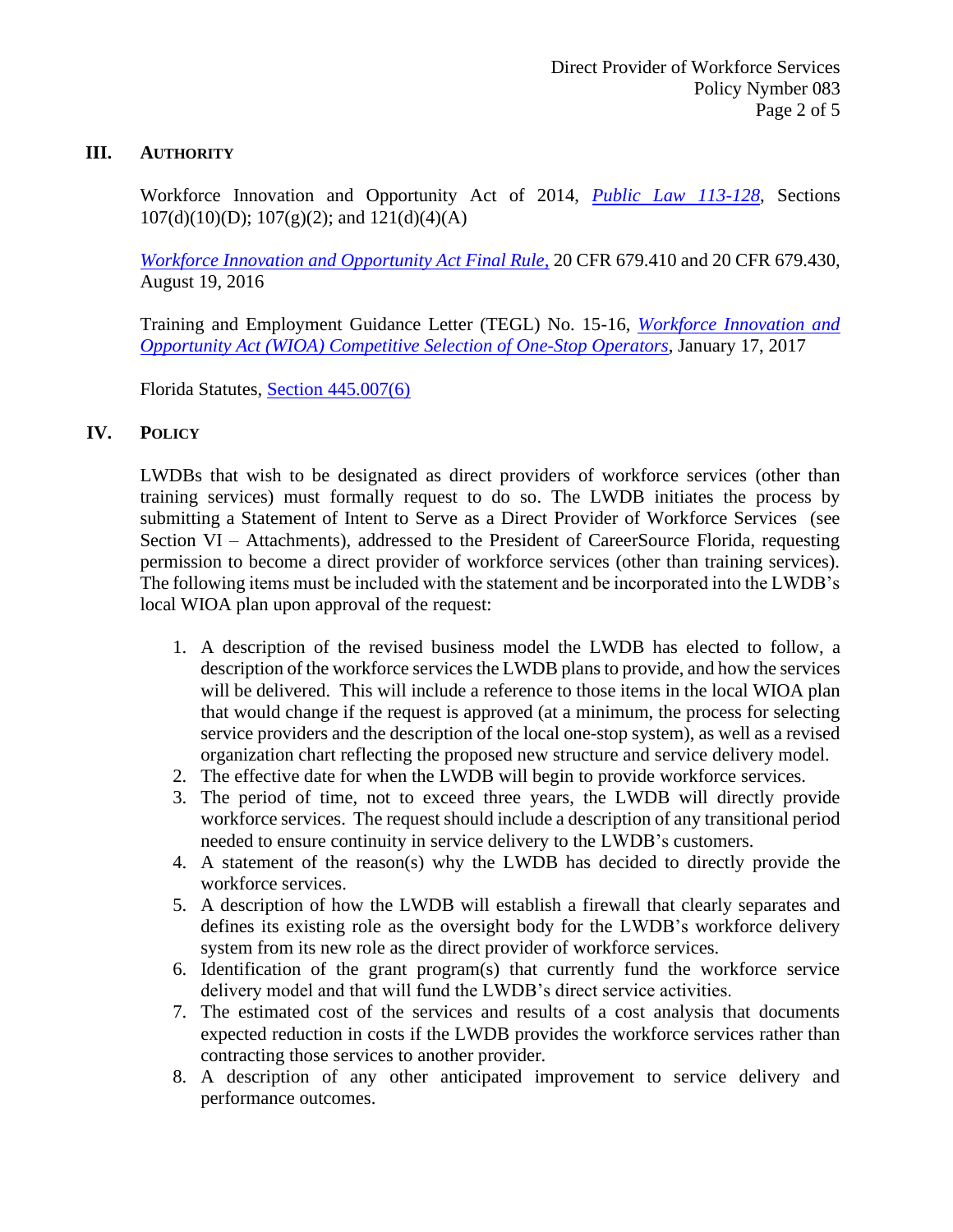- 9. Documentation that the public was provided at least 30 days' notice to review and comment on the proposed change in service delivery. Any submitted comments must be included.
- 10. Documentation that the Chief Elected Official has agreed to the planned change in service delivery.
- 11. The completed Statement of Intent to Serve as a Direct Provider of Workforce Services (see Section VI – Attachments).

## **LWDBs as Direct Providers and One-Stop Operators (OSOs)**

LWDBs may serve as both a direct provider of workforce services(other than training services) and as the one-stop operator. LWDBs are not required to compete to serve as direct service providers, but are required to participate in the competitive procurement process to serve as the OSO as outlined in the [One-Stop Operator Procurement Administrative Policy](http://floridajobs.org/docs/default-source/lwdb-resources/policy-and-guidance/guidance-papers/2017-guidance-papers/adminpol097_onestopprocurement_final_9252017.pdf?sfvrsn=2acd72b0_6) 097. In cases where the LWDB is both the one-stop operator and a direct service provider, there must be firewalls and internal controls within the operator/service provider entity, as well as specific policies and procedures for oversight, monitoring, and evaluation of performance of the LWDB as the direct service provider, consistent with 20 CFR 679.430.

## **Requesting an Extension to Serve as a Direct Provider of Workforce Services**

LWDBs are required to submit a Request for Extension to Serve as a Direct Provider of Workforce Services (see Section VI – Attachments) to operate as a direct provider of workforce services (other than training services) at least every three years. The LWDB must state they wish to extend their permission to be a direct provider of workforce services three months before the current approval expires. A request for extension must include the following:

- 1. A review of how the direct provision of workforce services during the prior period fit the business model that the LWDB proposed in its original request and any proposed changes in the business model or the particular workforce services the LWDB intends to provide during the extension period.
- 2. The effective date for when the extension will begin.
- 3. The period of time, not to exceed three years for when the extension will be in effect.
- 4. A review of the LWDB's stated reasons in its previous request why the LWDB has decided to directly provide workforce services, and an explanation of how it is still in the best interest of the LWDB's customers that the LWDB continue to provide these services.
- 5. A review of the effectiveness of the firewall established by the LWDB to clearly separate existing roles as oversight body for the LWDB's workforce delivery system and its role as the direct provider of workforce services, and an explanation of changes to be made to the firewall.
- 6. Identification of the grant program(s) that fund the workforce service delivery model.
- 7. A cost analysis that documents the actual reduction in costs with the LWDB providing workforce services rather than contracting those services to another provider and an estimate of such costs and savings for the upcoming three-year period.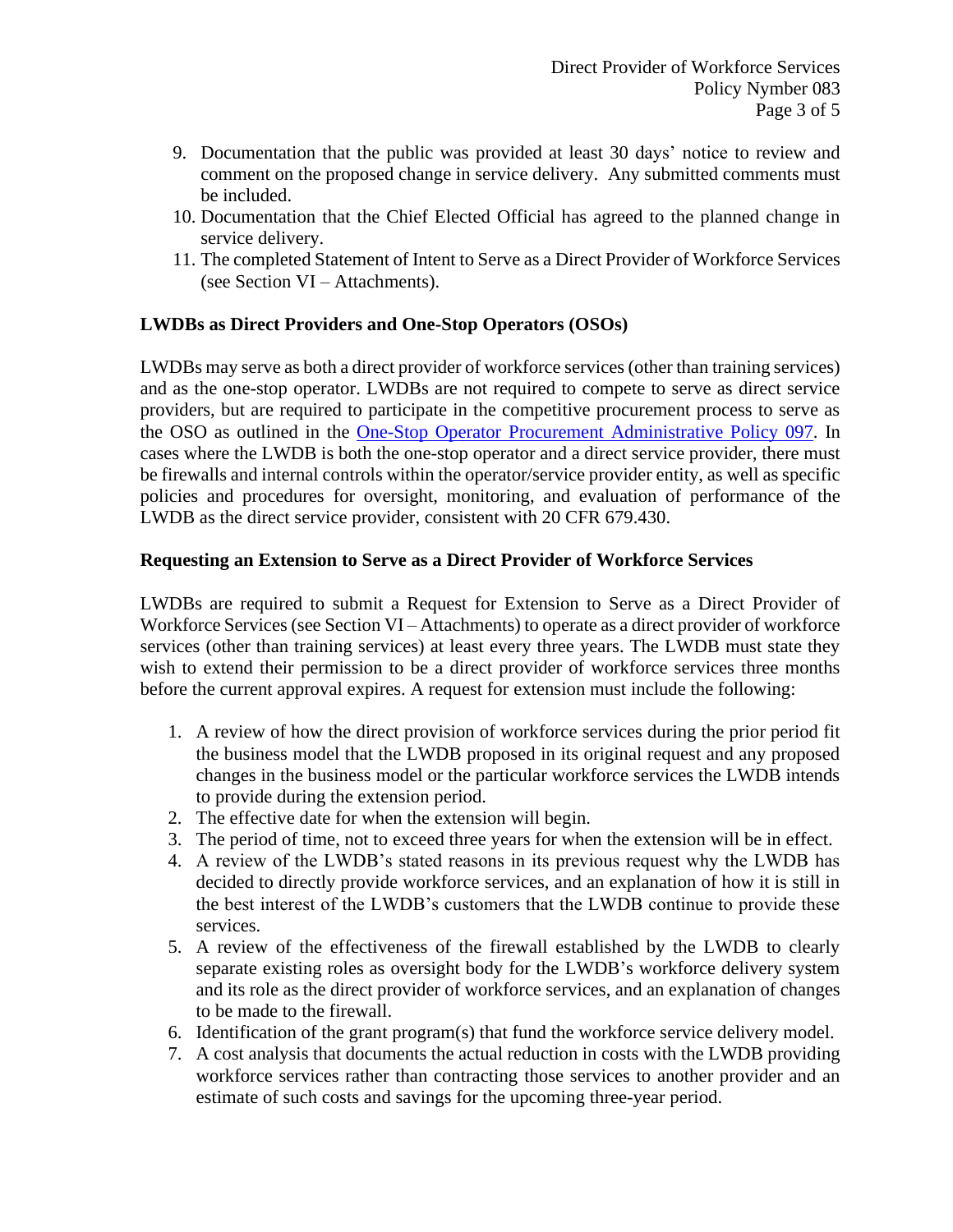- 8. A review of any other realized improvement to service delivery and performance outcomes and description of anticipated improvements.
- 9. Documentation that the public was provided at least a 10 days' notice to review and comment on the proposed extension. Any submitted comments must be included.
- 10. Documentation that the Chief Elected Official has agreed to the planned extension.
- 11. Completed Request for Extension to Serve as a Direct Provider of Workforce Services (see Section VI – Attachments).

#### **Review and Approval Process**

CareerSource Florida (CSF) and the Department of Economic Opportunity (DEO) will review the LWDB's request for permission to be a direct provider of workforce services or the request for an extension for compliance with statutory requirements and this policy. DEO will make a recommendation to CSF of whether or not to approve the LWDB's request to be designated as a direct provider of workforce services. The LWDB will be advised of the final decision after the CSF board action is taken. Approval for any single request shall be granted for a period of up to three years.

## **Required Annual Performance Report**

LWDBs designated as direct provider of workforce services must submit a performance report at the end of each program year for which direct workforce services were provided. The report shall contain, at a minimum, the following:

- 1. An analysis of cost savings as a result of the LWDB providing direct workforce services.
- 2. A description of improvement in performance outcomes.
- 3. A description of any "best practices" that could be shared with other LWDBs.

The annual performance report will be due no later than October 15th each year (or when requested) and shall be submitted via email to DEO at: [WIOA@deo.myflorida.com.](mailto:WIOA@deo.myflorida.com)

#### **V. DEFINITIONS**

**Basic Career Services** – Self-service and/or informational services that do not require participation in a workforce program, are universally accessible, and are available to all job seekers. These services require limited to no staff time and involvement.

**Direct Provider of Workforce Services** – An entity that provides basic and individualized career services (also referred to as "workforce services") to job seekers and/or employers. A service provider may be competitively procured or designated to provide organizations or job seekers with workforce services.

**Firewall** – Protective measures to ensure the transparency, integrity, proper oversight and management of internal processes.